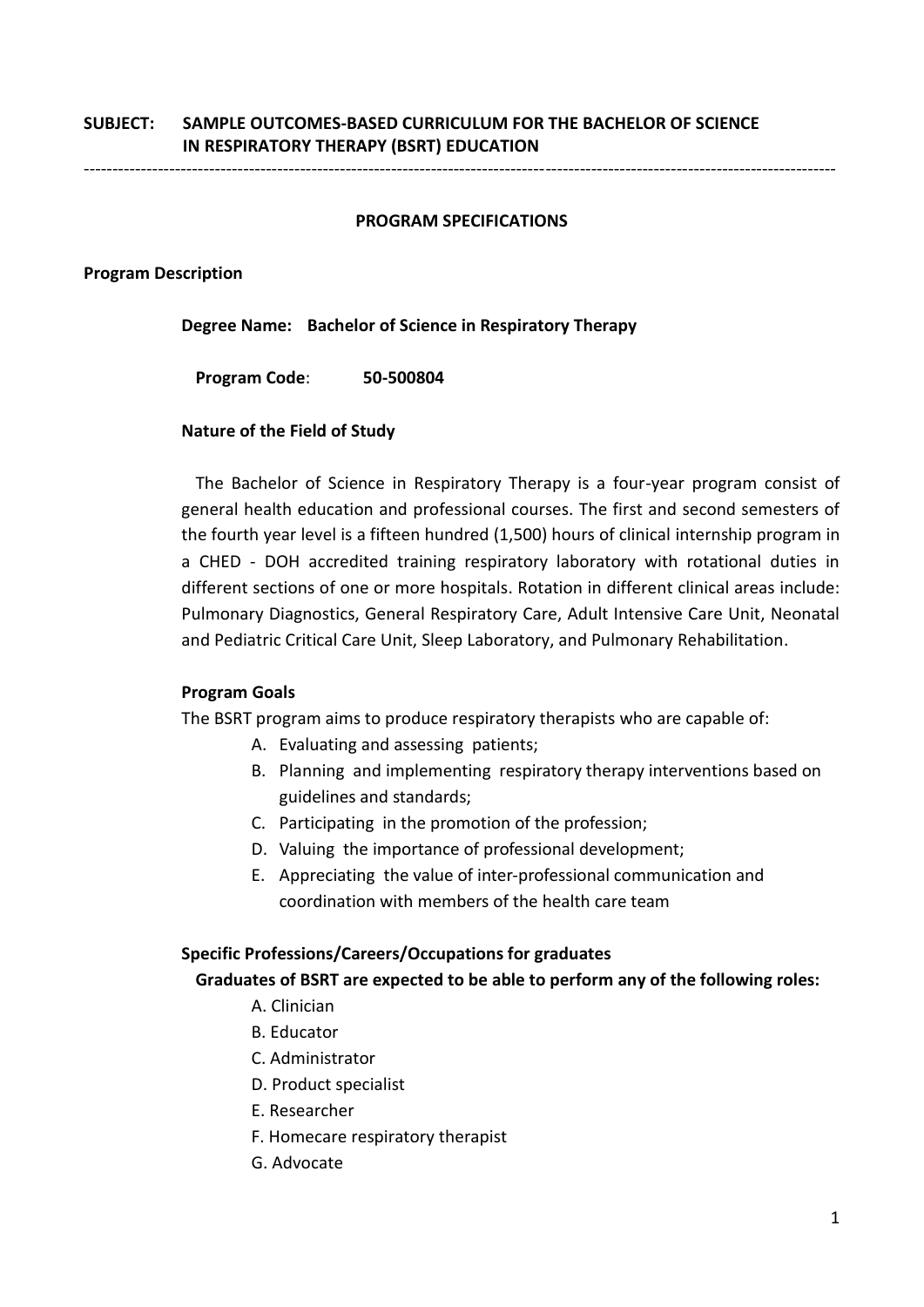#### **Allied Fields**

All Health-related Programs

#### **Program Outcomes**

The minimum standards for the BS Respiratory Therapy program are expressed in the following minimum set of learning outcomes:

# **Common to all programs in all types of schools**

# **The graduates have the ability to:**

- a) engage in lifelong learning and understanding of the need to keep abreast of the developments in the specific field of practice. (PQF level 6 descriptor)
- b) effectively communicate orally and in writing using both English and Filipino
- c) work effectively and independently in multi-disciplinary and multi-cultural teams. (PQF level 6 descriptor)
- d) practice professional, social, and ethical responsibility
- e) appreciate of "*Filipino historical and cultural heritage*" (based on RA 7722)

## **Common to Health Professions**

## **The graduates have the ability to:**

- a) demonstrate clinical competence in specific profession
- b) become an Educator
- c) become a leader/manager
- d) become a researcher
- e) become social advocate/ mobilize

#### **Specific to BSRT**

#### **The graduates have the ability to:**

- a. Engage in lifelong learning *(PQF level 6 descriptor)*
- b. Effectively communicate orally and in writing using both English and Filipino
- c. Work effectively and independently in multi-disciplinary and multi-cultural

#### teams. *(PQF level 6 descriptor)*

- d. Practice professional, social, and ethical responsibilities
- e. Appreciate "Filipino historical and cultural heritage" *(based on RA 7722)*

f. Practice basic supervisory skills in the management of the respiratory department

g. Demonstrate responsible citizenship as an advocate of health wellness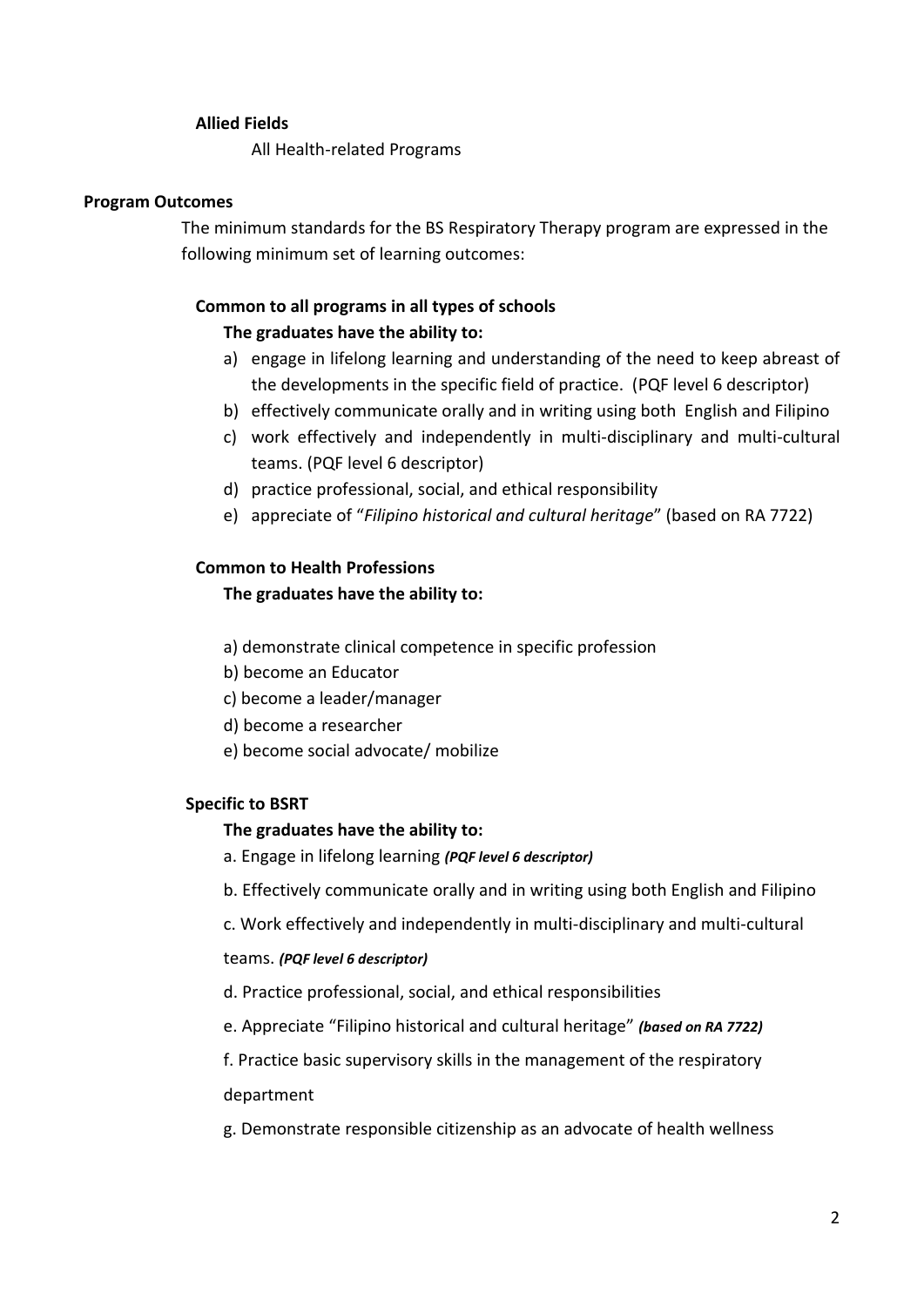h. Demonstrate consistent competence in planning and conducting diagnostic,

therapeutic, and supportive respiratory interventions.

# **Common to a horizontal type as defined in CMO 46 s 2012**

- a. For professional institutions: a service orientation in one's profession
- b. For colleges: an ability to participate in various types of employment, development activities, and public discourses particularly in response to the needs of the communities one serves
- c. For universities: an ability to participate in the generation of new knowledge or in research and development projects

Graduates of State Universities and Colleges must, in addition, have the competencies to support "national, regional and local development plans." (RA 7722)

A PHEI, at its option, may adopt mission-related program outcomes that are not included in the minimum set.

To distinguish among HEIs according to horizontal typology types, HEIs are encouraged to develop BS in Respiratory Therapy curricula that provide enhancements in the following program outcomes:

| <b>PROGRAM OUTCOMES</b>                                 | <b>Horizontal Typology Types</b> |                |                   |  |  |
|---------------------------------------------------------|----------------------------------|----------------|-------------------|--|--|
|                                                         | Professional                     | <b>College</b> | <b>University</b> |  |  |
|                                                         | <b>Institution</b>               |                |                   |  |  |
| A. Engage in lifelong learning (PQF level 6 descriptor) | ٠                                | +              | $+ + +$           |  |  |
| B. Effectively communicate orally and in writing        |                                  | $^{+++}$       | $+ + +$           |  |  |
| using both English and Filipino                         | $+ + +$                          |                |                   |  |  |
| C. Work effectively and independently in multi-         |                                  |                |                   |  |  |
| disciplinary and multi-cultural teams. (PQF level 6     | $^{+++}$                         | ÷              | $^{+++}$          |  |  |
| descriptor)                                             |                                  |                |                   |  |  |
| D. Practice professional, social, and ethical           | $+++$                            | $+++$          | $^{+++}$          |  |  |
| responsibilities                                        |                                  |                |                   |  |  |
| E. Appreciate "Filipino historical and cultural         | $\ddot{}$                        | $^{+++}$       | $\ddot{}$         |  |  |
| heritage" (based on RA 7722)                            |                                  |                |                   |  |  |
| F. Practice basic supervisory skills in the             |                                  |                |                   |  |  |
| management of the respiratory department                | $+++$                            | $+++$          | $\ddot{}$         |  |  |
| G. Demonstrate responsible citizenship as an            |                                  |                |                   |  |  |
| advocate of health wellness                             | $+++$                            | $^{+++}$       | $^{+++}$          |  |  |
| H. Demonstrate consistent competence in planning        |                                  |                |                   |  |  |
| and conducting diagnostic, therapeutic, and             | $^{\rm ++}$                      | $^{+++}$       | $^{+++}$          |  |  |
| supportive respiratory interventions.                   |                                  |                |                   |  |  |

Minimum Requirement

+++ Enhancement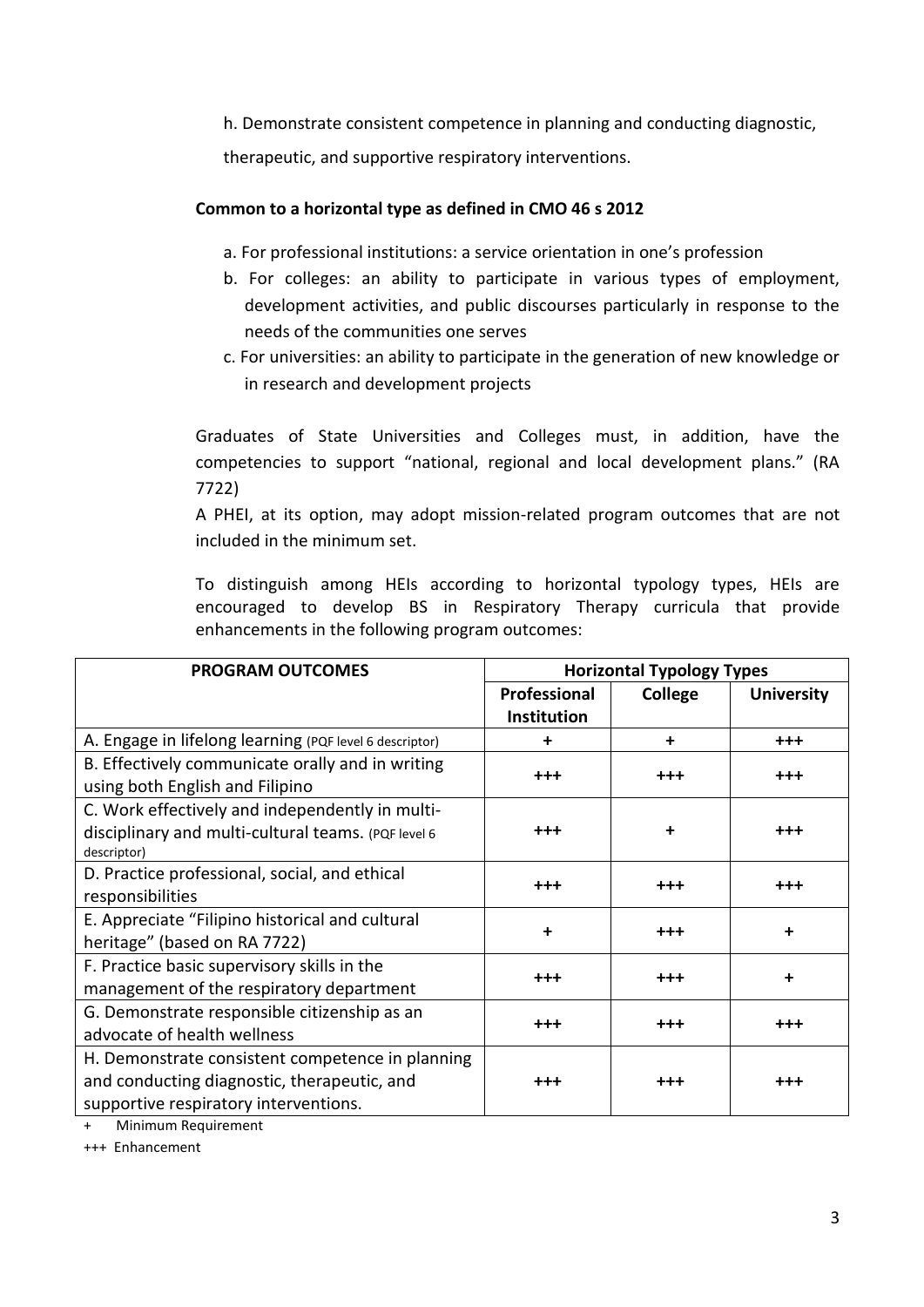# **Sample Performance Indicators**

| PO<br>Code   | <b>PO Statement</b>                                                                                                       | Performance<br>Indicator                                                                                                                                                                                                                                                        | <b>Codes of</b> |                                     | <b>Assessment Methods</b>         |                     | <b>Evaluation</b><br><b>Methods</b> | <b>Standards</b>                      | <b>Evaluator's Comments</b> |  |
|--------------|---------------------------------------------------------------------------------------------------------------------------|---------------------------------------------------------------------------------------------------------------------------------------------------------------------------------------------------------------------------------------------------------------------------------|-----------------|-------------------------------------|-----------------------------------|---------------------|-------------------------------------|---------------------------------------|-----------------------------|--|
|              |                                                                                                                           |                                                                                                                                                                                                                                                                                 |                 | Key<br><b>Courses</b><br>for the PI | A1                                | A2                  | A3                                  | (Performance<br>Target)               |                             |  |
| A            | Engage in lifelong learning<br>(PQF level 6 descriptor)                                                                   |                                                                                                                                                                                                                                                                                 |                 |                                     |                                   |                     | 75% Passing rate                    | 70% of the<br>class should<br>get 75% |                             |  |
| B            | Effectively communicate<br>orally and in writing using<br>both English and Filipino                                       |                                                                                                                                                                                                                                                                                 |                 |                                     |                                   |                     |                                     |                                       |                             |  |
| $\mathsf{C}$ | Work effectively and<br>independently in multi-<br>disciplinary and multi-<br>cultural teams. (PQF level 6<br>descriptor) | 1. Understand the<br>roles and scope of<br>practice of<br>respiratory<br>therapy and the<br>healthcare team<br>members<br>2. Demonstrate<br>appropriate<br>behavior as a<br>productive<br>member of the<br>healthcare team<br>3. Respect the<br>beliefs and values<br>of others |                 | Essay                               | Clinical<br>simulation<br>rubrics | Essay<br>Case Study |                                     |                                       |                             |  |
| D            | Practice professional, social,<br>and ethical responsibilities                                                            |                                                                                                                                                                                                                                                                                 |                 |                                     |                                   |                     |                                     |                                       |                             |  |
| E            | Appreciate "Filipino<br>historical and cultural<br>heritage" (based on RA<br>7722)                                        |                                                                                                                                                                                                                                                                                 |                 |                                     |                                   |                     |                                     |                                       |                             |  |
| F.           | Practice basic supervisory<br>skills in the management of<br>the respiratory department                                   | 1. Analyze<br>manpower<br>availability in                                                                                                                                                                                                                                       |                 |                                     |                                   |                     |                                     |                                       |                             |  |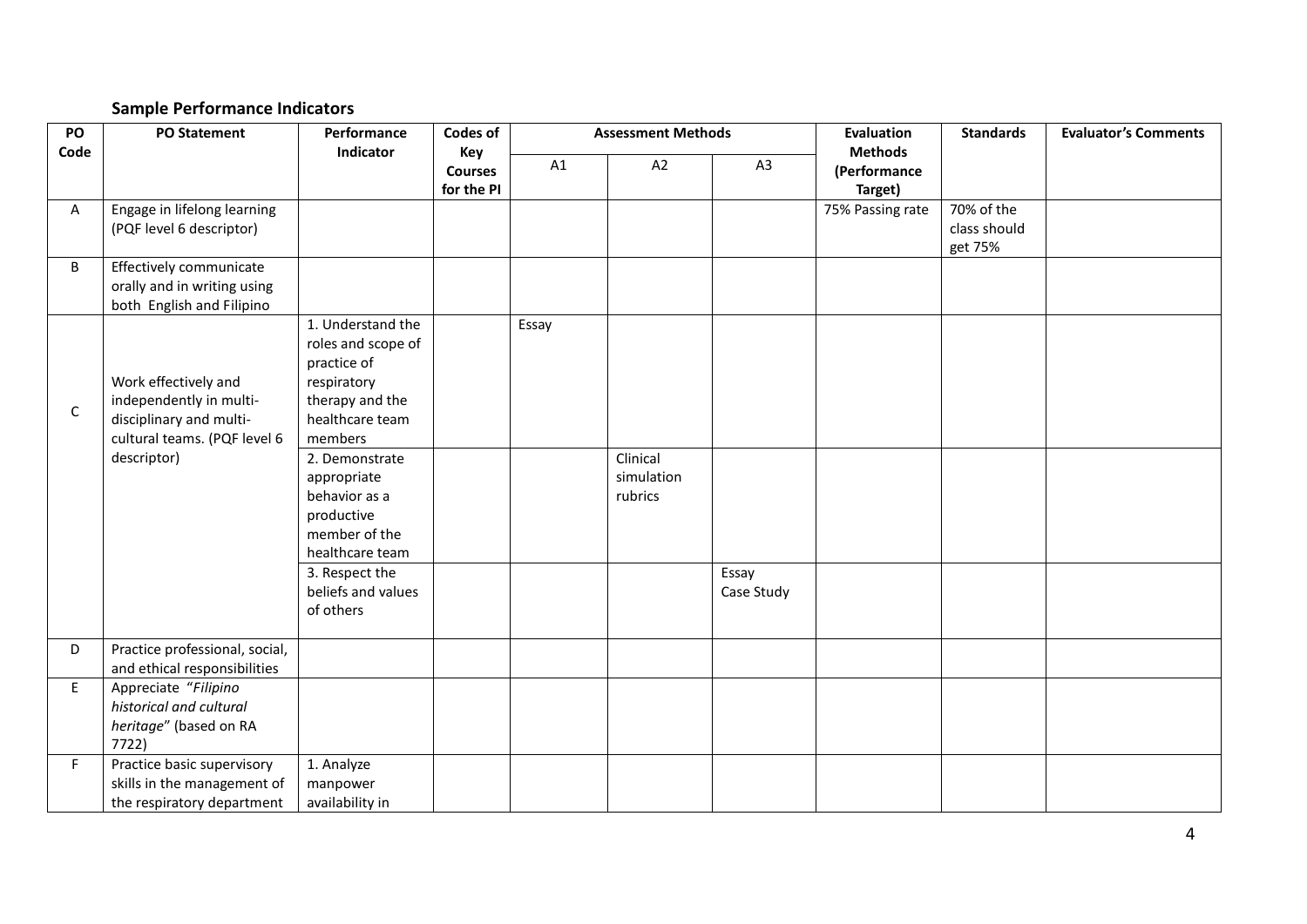|   |                             | response to        |            |            |  |  |
|---|-----------------------------|--------------------|------------|------------|--|--|
|   |                             | patient census     |            |            |  |  |
|   |                             | 2. Prepare a       | Case study |            |  |  |
|   |                             | single-shift       |            |            |  |  |
|   |                             | treatment          |            |            |  |  |
|   |                             | workload           |            |            |  |  |
|   |                             | distribution.      |            |            |  |  |
| G | Demonstrate responsible     | 1. Design a        |            | Final Exam |  |  |
|   | citizenship as an advocate  | program            |            |            |  |  |
|   | of health wellness          | promoting general  |            |            |  |  |
|   |                             | well-being of      |            |            |  |  |
|   |                             | patients and their |            |            |  |  |
|   |                             | respective         |            |            |  |  |
|   |                             | families.          |            |            |  |  |
|   |                             | 1. Identify and    | Case Study |            |  |  |
|   |                             | assess the type of |            |            |  |  |
|   |                             | respiratory        |            |            |  |  |
|   | Demonstrate consistent      | patient.           |            |            |  |  |
| H | competence in planning and  | 2. Develop a plan  | Clinical   |            |  |  |
|   | conducting diagnostic,      | of management      | simulation |            |  |  |
|   | therapeutic, and supportive | and initiate       |            |            |  |  |
|   | respiratory interventions.  | procedures.        |            |            |  |  |
|   |                             | 3. Monitor patient |            |            |  |  |
|   |                             | response and       |            |            |  |  |
|   |                             | modify respiratory |            |            |  |  |
|   |                             | care plan.         |            |            |  |  |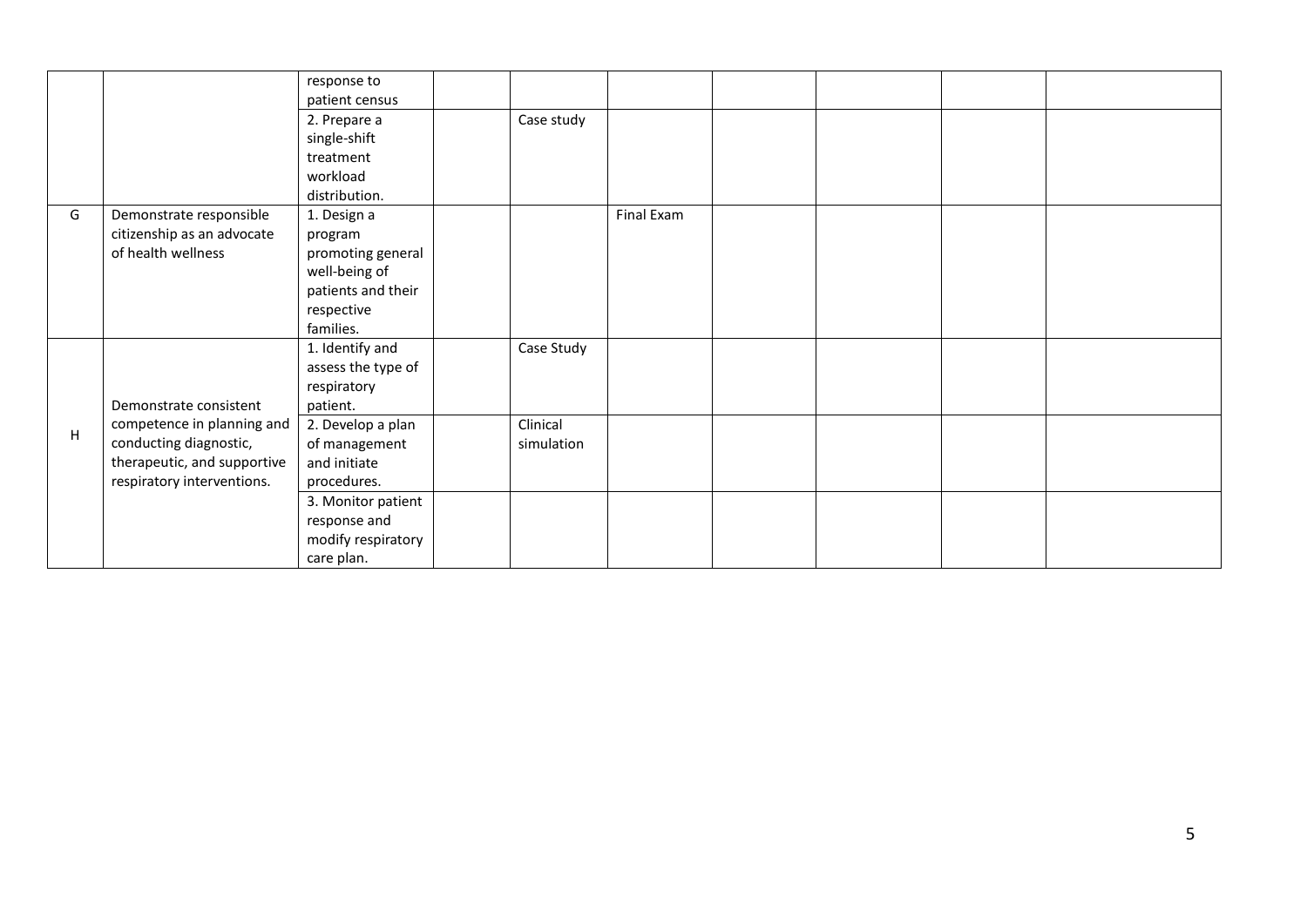# **Minimum Performance Indicators**

This section contains a list of minimum performance standards by which to measure the degree of attainment of each of the identified program outcomes. These performance standards will be used to evaluate student achievement throughout different points in the curriculum and will be used to develop course outcomes and learning outcomes

# **A. Engage in lifelong learning** *(PQF level 6 descriptor)*

# **Performance Indicators**

- 1. Develop skills that will allow for effective self-assessment of levels of competence for performance of tasks in various practice settings
- 2. Engage actively in self-directed learning strategies / opportunities
- 3. Engage actively in formal and informal continuing professional development activities

# **B. Effectively communicate orally and in writing using both English and Filipino**

# **Performance Indicators**

- 1. Express thoughts and ideas effectively in verbal and written forms using Filipino and English or any relevant language/dialect.
- 2. Demonstrate accuracy and brevity in documentation in the practice of respiratory therapy
- 3. Demonstrate competent sending, listening, and feedback skills in oral communication
- 4. Demonstrate proficient reading and comprehension

# **C. Work effectively and independently in multi-disciplinary and multi-cultural teams.** *(PQF level 6 descriptor)*

# **Performance Indicators**

- 1. Understand the roles and scope of practice of respiratory therapy and the healthcare team members
- 2. Demonstrate appropriate behavior as a productive member of the healthcare team
- *3.* Respect the beliefs and values of others

# **D. Practice professional, social, and ethical responsibilities**

# **Performance Indicators**

- 1. Demonstrate behavior that reflects integrity, supports objectivity and fosters trust in the profession and its professionals.
- 2. Provide care without discrimination on any basis, with respect for the rights and dignity of individuals
- 3. Respect and protect the legal and personal rights of patients, including the right to informed consent and refusal of treatment
- 4. Comply with laws and standards that govern and relate to respiratory therapy practice
- 5. Perform procedures or functions within the scope of respiratory therapy practice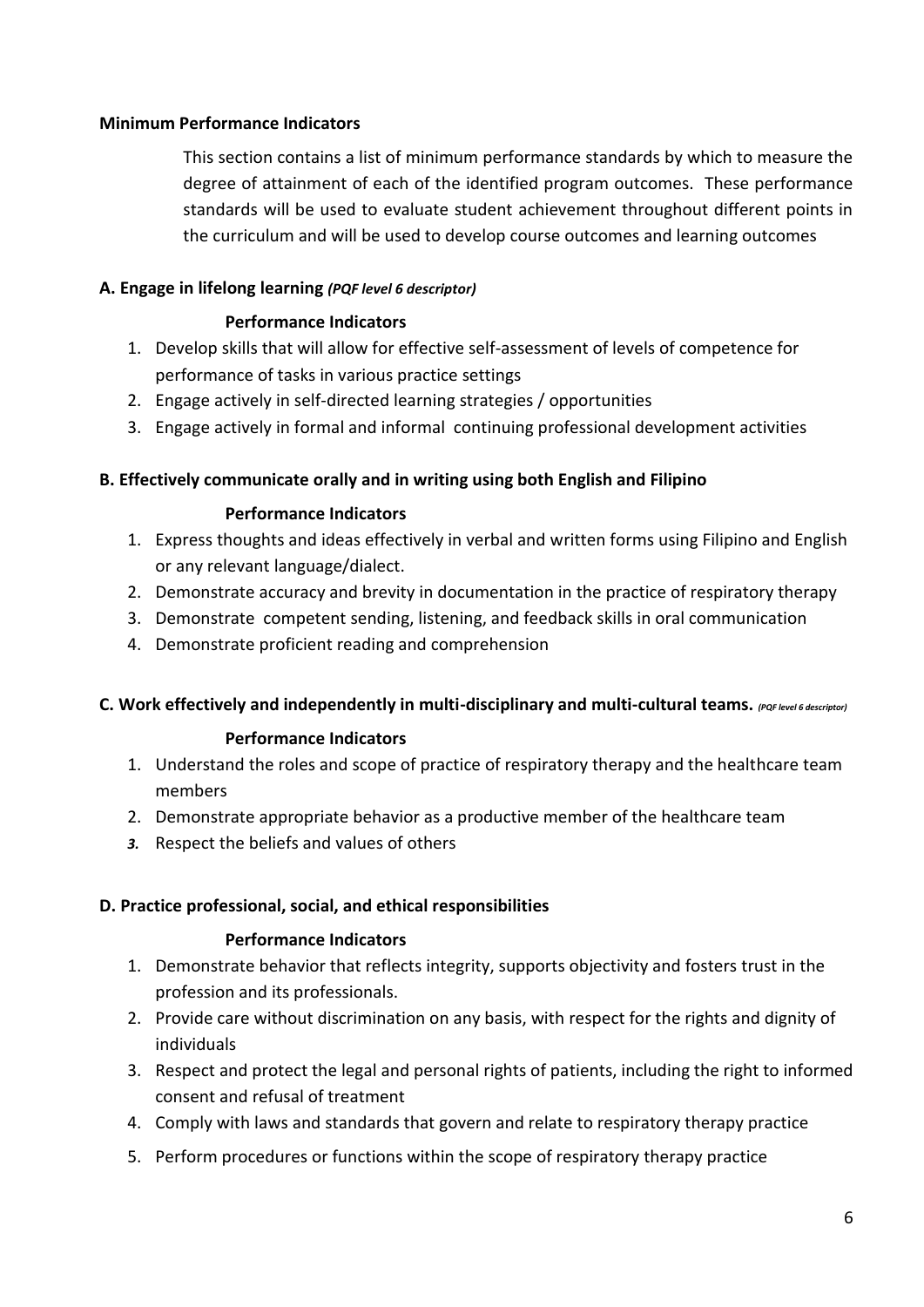# **E. Appreciate "Filipino historical and cultural heritage"** *(based on RA 7722)*

# **Performance Indicators**

- 1. Ability to view the contemporary world from both Philippine and global perspective
- 2. Self-assuredness in knowing and being a Filipino
- 3. Ability to contribute personally and meaningfully to the country's development

#### **F. Practice basic supervisory skills in the management of the respiratory department**

#### **Performance Indicators**

- 1. Assess staff performance based on performance targets
- 2. Develop staffing pattern based on hospital operations
- 3. Develop clinical and procedural practice guidelines based clientele needs

#### **G. Demonstrate responsible citizenship as an advocate of health wellness**

#### **Performance Indicators**

- 1. Assess general state of health and quality of life in different client populations
- 2. Develop or enhance a plan for wellness and health promotion for different client populations
- 3. Implement a plan for wellness and health promotion for different client populations
- 4. Evaluate the effectiveness of the wellness and health promotion program for different client populations

#### **H. Demonstrate consistent competence in planning and conducting diagnostic, therapeutic, and**

#### **supportive respiratory interventions**

# **Performance Indicators**

- 1. Identify and assess the type of respiratory patient, develop a plan of management.
- 2. Initiate measures/procedures and monitor patient response,
- 3. Modify respiratory care plan based on patient's response, physical examination, and laboratory data, utilizing standardized respiratory protocols.
- 4. Apply infection prevention and control procedures.
- 5. Assist patients in promoting nutritional, emotional and physical well-being.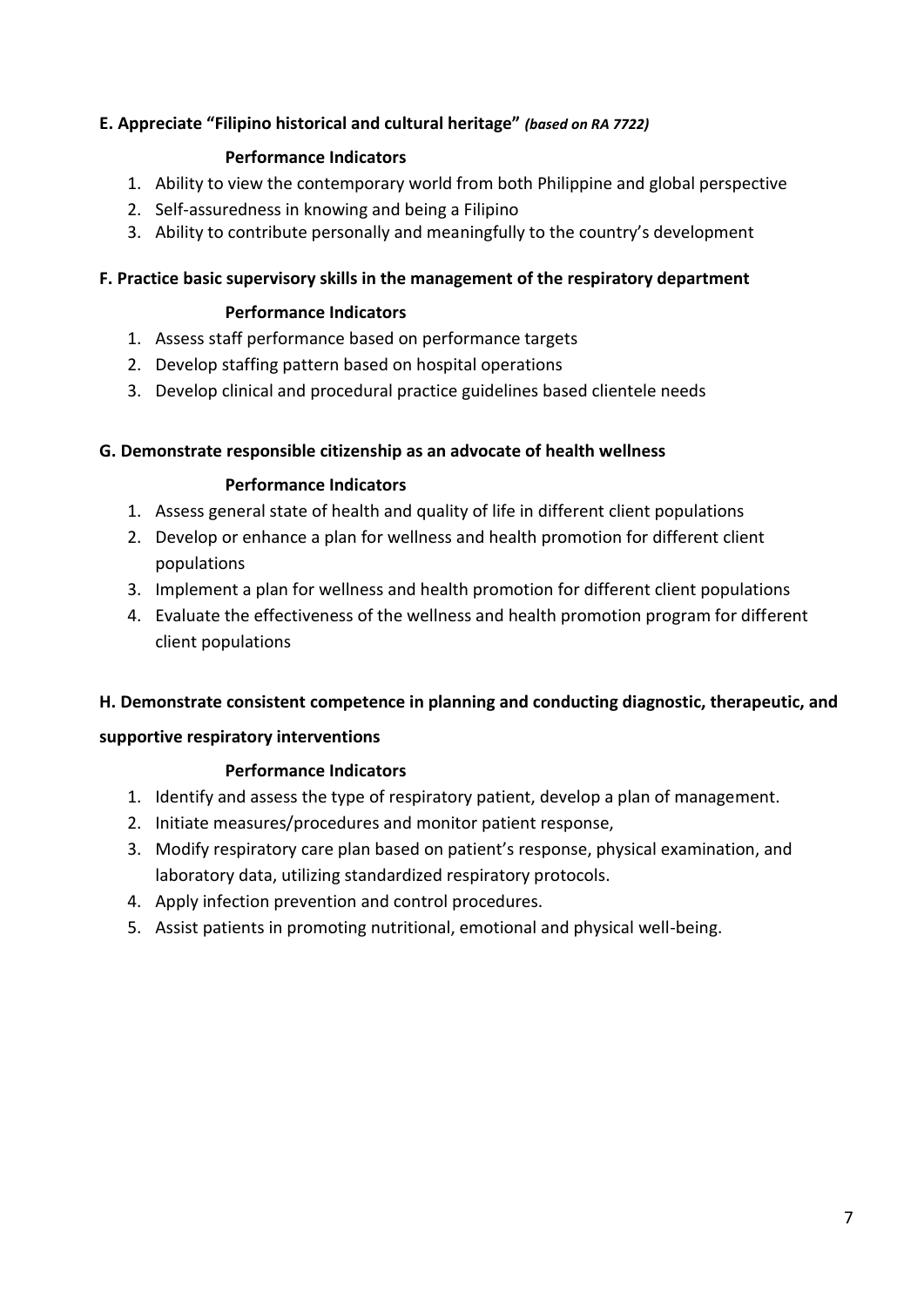#### **CURRICULUM**

# **Curriculum Description**

Higher education institutions offering Respiratory Therapy program may exercise flexibility in their curricular offering. However, the following respiratory therapy courses as prescribed in the sample program shall be implemented.

# **Sample Curriculum**

# **Components**

| <b>A. Outline of General Education Courses</b>                   |                |
|------------------------------------------------------------------|----------------|
| <b>Language and Humanities</b>                                   | 18 Units       |
| English                                                          | 6              |
| Filipino                                                         | 6              |
| Humanities (Philosophy; Logic)                                   | 6              |
| <b>Mathematics, Natural Science &amp; Information Technology</b> | 25 Units       |
| <b>Mathematics</b>                                               | 6              |
| <b>Basic Statistics</b>                                          | 3              |
| <b>Natural Science with STS</b>                                  | 3              |
| Chemistry (General Inorganic)                                    | 3              |
| <b>Physics</b>                                                   | 4              |
| Biochemistry                                                     | 3              |
| <b>Basic Computer Concepts</b>                                   | 3              |
| <b>Social Sciences</b>                                           | <b>6 Units</b> |
| Psychology                                                       | 3              |
| Sociology / Anthropology                                         | 3              |
| <b>General Health Science Education Curriculum</b>               | 14 Units       |
| Human Anatomy & Physiology                                       | 4              |
| <b>Health Care</b>                                               | 5              |
| <b>Medical Terminology</b>                                       | $\overline{2}$ |
| <b>Health Economics</b>                                          | 3              |
| <b>Mandated Subjects</b>                                         | 9 Units        |
| Rizal's Life Works & Writings                                    | 3              |
| Phil. Government & Constitution                                  | 3              |
| Phil. History                                                    | 3              |
| <b>Physical Education</b>                                        | 8 Units        |
| <b>NSTP</b>                                                      | <b>6 Units</b> |
| <b>Total G.E. Units</b>                                          | 86 Units       |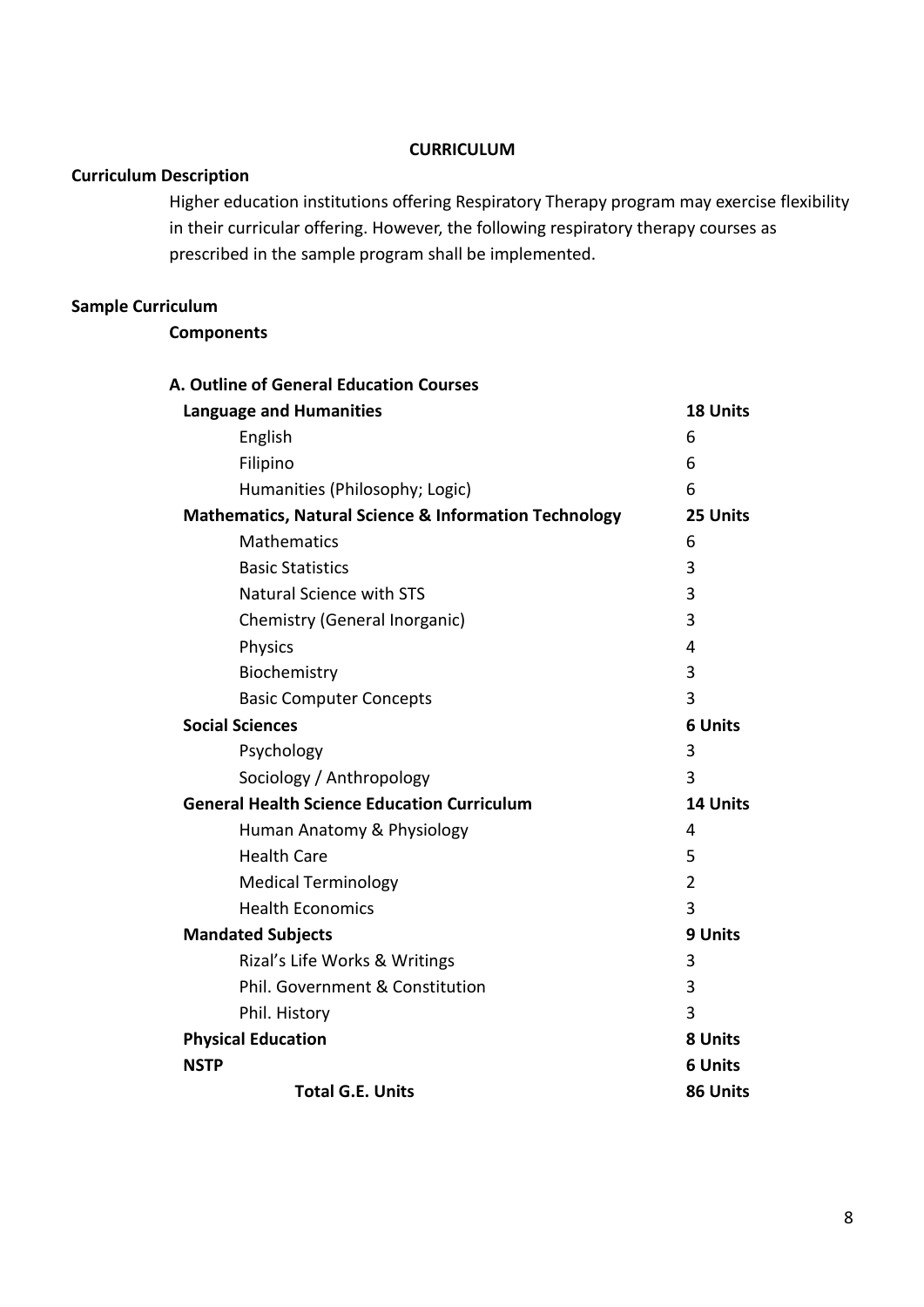# **B. Outline of Professional Education Courses**

| <b>Professional Education Courses</b>             | <b>45 Units</b> |
|---------------------------------------------------|-----------------|
| Cardiopulmonary Anatomy & Pathophysiology         | 3               |
| Neuromuscular Anatomy & Pathophysiology           | 3               |
| <b>Fundamentals of Respiratory Therapy</b>        | 5               |
| <b>Patient Assessment</b>                         | 2               |
| Principles of Pulmonary Rehabilitation            | 3               |
| Airway Management & Cardiopulmonary Resuscitation | $\overline{2}$  |
| Pharmacology                                      | $\overline{2}$  |
| Principles of Neonatal/Pediatric Respiratory Care | 2               |
| Principles of Pulmonary Physiology in the ICU     | 3               |
| <b>Mechanical Ventilation</b>                     | 4               |
| Ventilation & Gas Exchange Monitoring             | 3               |
| Microbiology                                      | 4               |
| Test of Pulmonary Function & Structure            | 3               |
| <b>ICU Crisis Management</b>                      | 1               |
| Management & Health Care Ethics                   | 2               |
| <b>Advanced Mechanical Ventilation</b>            | 1               |
| <b>Hemodynamic Monitoring</b>                     | 1               |
| Teaching in HealthCare Setting                    | 1               |
| <b>Seminar (Respiratory Care Seminar 1&amp;2)</b> | 4 Units         |
| Clinical Internship (Clinical Education 1 & 2)    | 30 Units        |

**Summary of Units**

| <b>General Health Science Education Curriculum</b>        | 86  |
|-----------------------------------------------------------|-----|
| <b>Professional Courses</b>                               | 47  |
| <b>Seminar (Respiratory Care Seminar 1&amp;2)</b>         | 4   |
| <b>Clinical Internship (Clinical Education 1 &amp; 2)</b> | 30  |
| <b>Total Units</b>                                        | 167 |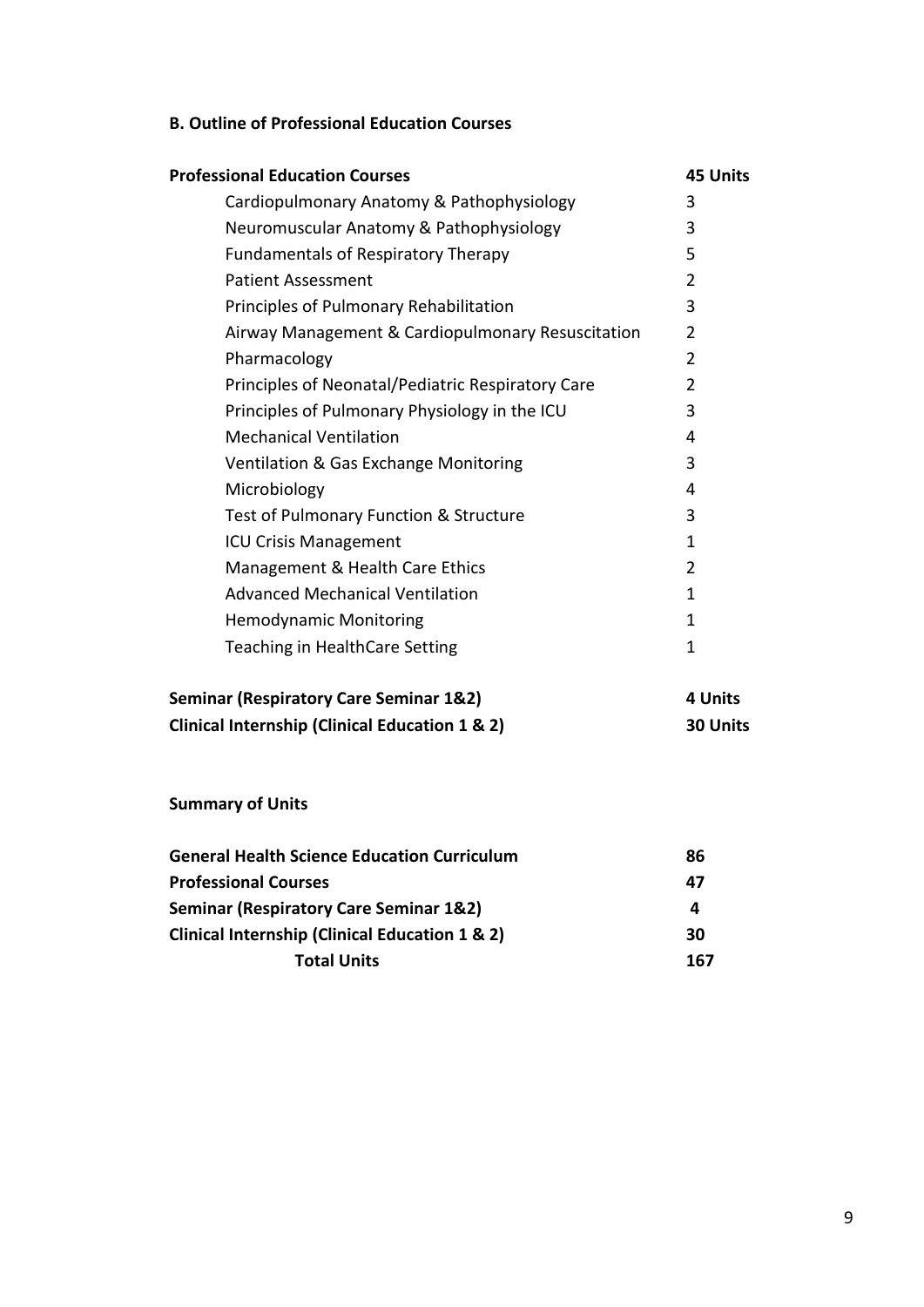# **Program of Study**

#### **FIRST YEAR**

| <b>First Semester</b>          |                |          |                | <b>Second Semester</b>                       |              |    |
|--------------------------------|----------------|----------|----------------|----------------------------------------------|--------------|----|
| <b>Subject</b>                 | <b>Lec</b>     | Lab      | <b>Unit</b>    | <b>Subject</b><br><b>Lec</b>                 | Lab          | Un |
|                                |                |          | s              |                                              |              | s  |
| English 1 (Communication Arts  | 3              | $\Omega$ | 3              | 3<br>English 2 (Communication Arts           | $\Omega$     | 3  |
| $\left( \frac{1}{2} \right)$   |                |          |                | 2)                                           |              |    |
| Filipino 1 (Sining ng          | 3              | $\Omega$ | 3              | 3<br>Filipino 2 (Pagbasa at Pagsulat)        | $\Omega$     | 3  |
| Pakikipagtalastasan)           |                |          |                |                                              |              |    |
| Mathematics 1 (College         | 3              | $\Omega$ | 3              | 3<br>Sociology/Anthropology                  | $\Omega$     | 3  |
| Algebra)                       |                |          |                |                                              |              |    |
| Natural Science 1 (Zoology) w/ | $\overline{2}$ | 1        | 3              | 3<br>Mathematics 2 (Plane                    | $\Omega$     | 3  |
| <b>STS</b>                     |                |          |                | Trigonometry)                                |              |    |
| Philippine History             | 3              | 0        | 3              | $\mathfrak{p}$<br>Chemistry (General &       | $\mathbf{1}$ | 3  |
|                                |                |          |                | Inorganic)                                   |              |    |
| Physical Education 1 (Physical | $\overline{2}$ | $\Omega$ | $\mathfrak{p}$ | $\mathfrak{p}$<br>Physical Education 2 (Folk | $\Omega$     | 2  |
| Fitness)                       |                |          |                | Dancing)                                     |              |    |
| (Calisthenics & Gymnastics)    |                |          |                |                                              |              |    |
| NSTP <sub>1</sub>              | 3              | $\Omega$ | 3              | 3<br>NSTP <sub>2</sub>                       | $\Omega$     | 3  |
|                                |                |          |                |                                              |              |    |
| <b>TOTAL</b>                   | 19             | 1        | 20             | <b>TOTAL</b><br>19                           | 1            | 2( |

| <b>Lec</b>     | Lab          | Unit           | Subject                                    | <b>Lec</b>     | Lab          | Unit           |
|----------------|--------------|----------------|--------------------------------------------|----------------|--------------|----------------|
|                |              | s              |                                            |                |              | s              |
| 3              | $\Omega$     | 3              | <b>English 2 (Communication Arts</b><br>2) | 3              | $\Omega$     | 3              |
| 3              | $\Omega$     | 3              | Filipino 2 (Pagbasa at Pagsulat)           | 3              | $\Omega$     | 3              |
| 3              | $\Omega$     | 3              | Sociology/Anthropology                     | 3              | $\Omega$     | 3              |
| $\overline{2}$ | $\mathbf{1}$ | 3              | Mathematics 2 (Plane<br>Trigonometry)      | 3              | $\Omega$     | 3              |
| 3              | 0            | 3              | Chemistry (General &<br>Inorganic)         | $\overline{2}$ | $\mathbf{1}$ | 3              |
| $\overline{2}$ | $\Omega$     | $\overline{2}$ | Physical Education 2 (Folk<br>Dancing)     | $\overline{2}$ | $\Omega$     | $\overline{2}$ |
| 3              | 0            | 3              | NSTP <sub>2</sub>                          | 3              | $\Omega$     | 3              |
| 19             | 1            | 20             | <b>TOTAL</b>                               | 19             | $\mathbf{1}$ | 20             |
|                |              |                |                                            |                |              |                |

# **SECOND YEAR**

|                                           |                |                |                | JLJUITU ILAIN                                                                  |                |
|-------------------------------------------|----------------|----------------|----------------|--------------------------------------------------------------------------------|----------------|
| <b>First Semester</b>                     |                |                |                | <b>Second Semester</b>                                                         |                |
| Subject                                   | Lec            | Lab            | <b>Units</b>   | Lab<br><b>Subject</b><br><b>Lec</b>                                            | Un             |
| Mathematics 3 (Basic Statistics)          | 3              | $\Omega$       | 3              | <b>Basic Computer Concepts</b><br>2<br>1                                       | 3              |
| Rizal                                     | 3              | $\Omega$       | 3              | 3<br>$\mathbf{1}$<br>Physics (College Physics)                                 | 4              |
| Human Anatomy & Physiology                | 3              | 1              | 4              | 3<br>$\Omega$<br><b>Health Economics with</b><br>Taxation & Land Reform        | 3              |
| <b>Health Care</b>                        | 3              | $\overline{2}$ | 5              | 3<br>$\Omega$<br>Biochemistry                                                  | 3              |
| <b>Physical Education 3</b><br>(Swimming) | $\overline{2}$ | $\Omega$       | $\overline{2}$ | 3<br>$\Omega$<br>Political Science (Phil.<br>Government & New<br>Constitution) | 3              |
| <b>Medical Terminology</b>                | $\overline{2}$ | $\Omega$       | $\overline{2}$ | 3<br>$\Omega$<br>Philosophy of Man                                             | 3              |
| <b>General Psychology</b>                 | 3              | $\Omega$       | 3              | 3<br>$\Omega$<br>Logic                                                         | 3              |
|                                           |                |                |                | $\mathcal{P}$<br>Physical Education 4 (Games &<br>$\Omega$<br>Recreation)      | $\overline{2}$ |
| Total                                     | 19             | 3              | 22             | $\overline{2}$<br>22<br><b>Total</b>                                           | 2 <sub>0</sub> |

| Subject<br><b>Basic Computer Concepts</b>              | <b>Lec</b><br>2 | Lab<br>1       | <b>Units</b>   |
|--------------------------------------------------------|-----------------|----------------|----------------|
|                                                        |                 |                |                |
|                                                        |                 |                | 3              |
| Physics (College Physics)                              | 3               | $\mathbf{1}$   | 4              |
| <b>Health Economics with</b><br>Taxation & Land Reform | 3               | $\Omega$       | 3              |
|                                                        | 3               | $\Omega$       | 3              |
| Political Science (Phil.<br>Government & New           | 3               | $\Omega$       | 3              |
|                                                        | 3               | $\Omega$       | 3              |
|                                                        | 3               | $\Omega$       | 3              |
| Physical Education 4 (Games &                          | $\overline{2}$  | $\Omega$       | $\overline{2}$ |
| Total                                                  | 22              | $\overline{2}$ | 24             |
|                                                        |                 |                |                |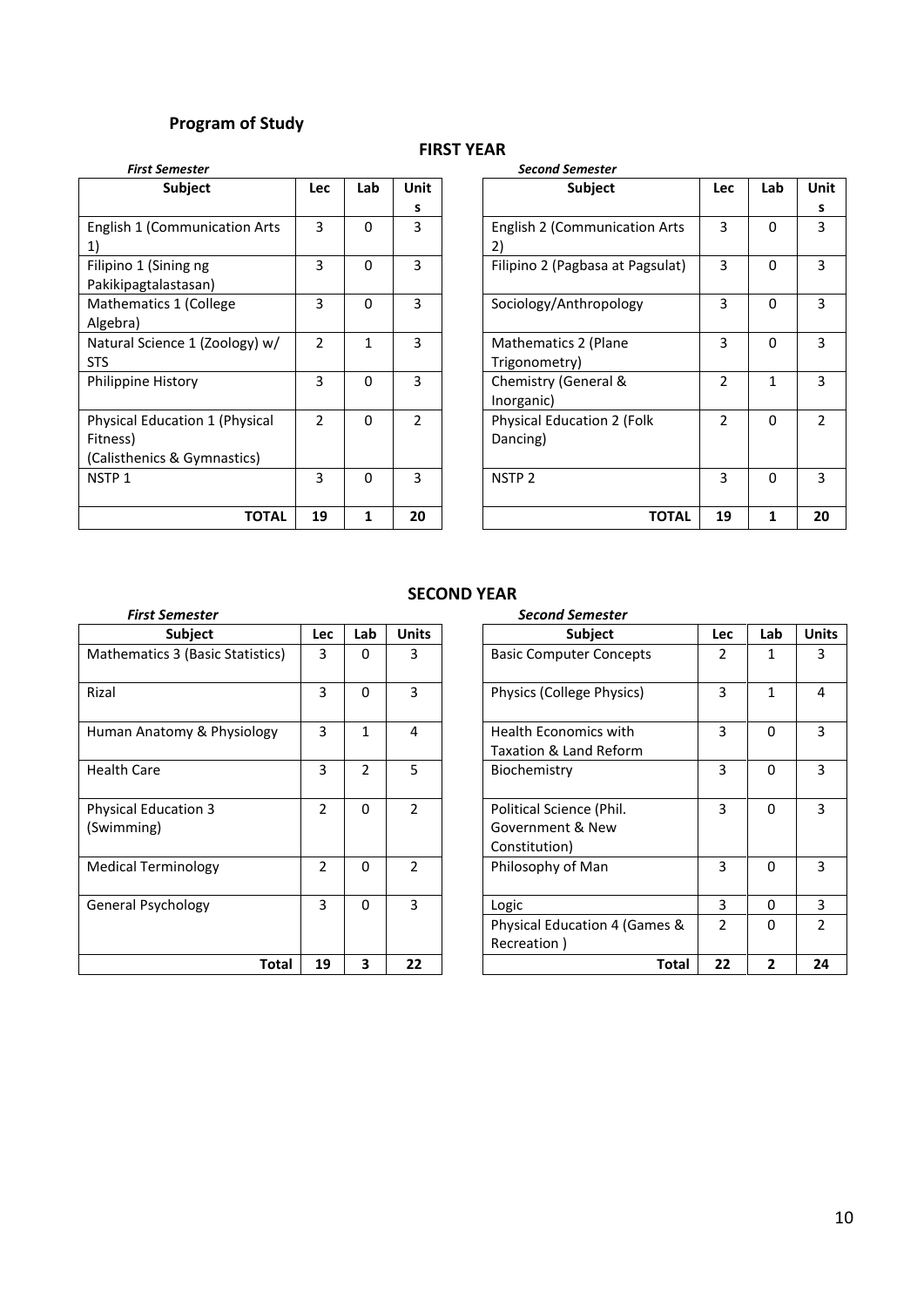| <b>Subject</b>                | <b>Lec</b>     | Lab            | <b>Units</b>   | <b>Subject</b>                 | <b>Lec</b>     | Lab          | Un           |
|-------------------------------|----------------|----------------|----------------|--------------------------------|----------------|--------------|--------------|
| Cardiopulmonary Anatomy &     | 3              | 0              | 3              | Principles of                  | 2              | 1            | 3            |
| Pathophysiology               |                |                |                | Neonatal/Pediatric Respiratory |                |              |              |
|                               |                |                |                | Care                           |                |              |              |
| Neuromuscular Anatomy &       | 3              | $\Omega$       | 3              | Principles of Pulmonary        | 3              | $\Omega$     |              |
| Pathophysiology               |                |                |                | Physiology in the ICU          |                |              |              |
| <b>Fundamentals of RT</b>     | 3              | $\overline{2}$ | 5              | <b>Mechanical Ventilation</b>  | 3              | $\mathbf{1}$ | 4            |
|                               |                |                |                |                                |                |              |              |
| <b>Patient Assessment</b>     | $\overline{2}$ | $\Omega$       | $\overline{2}$ | Ventilation & Gas Exchange     | $\mathfrak{p}$ | $\mathbf{1}$ | 3            |
|                               |                |                |                | Monitoring                     |                |              |              |
| Principles of Pulmonary       | 3              | $\Omega$       | 3              |                                | 3              | $\mathbf{1}$ | 4            |
| Rehabilitation                |                |                |                | Microbiology                   |                |              |              |
| Airway Management &           | 1              |                | $\mathfrak{D}$ | Test of Pulmonary Function &   | $\overline{2}$ | $\mathbf{1}$ | 3            |
| Cardiopulmonary Resuscitation |                |                |                | Structure                      |                |              |              |
| Pharmacology                  | 2              | 0              | $\mathcal{P}$  |                                |                |              |              |
|                               |                |                |                |                                |                |              |              |
| Total                         | 17             | 3              | 20             | Total                          | 15             | 4            | $\mathbf{1}$ |

#### **THIRD YEAR**

#### *First Semester Second Semester*

| <b>Subject</b>     | <b>Lec</b> | Lab            | <b>Units</b>             | Subject                        | <b>Lec</b>     | Lab          | <b>Units</b> |
|--------------------|------------|----------------|--------------------------|--------------------------------|----------------|--------------|--------------|
| nary Anatomy &     | 3          | 0              | 3                        | Principles of                  | 2              | 1            | 3            |
| logy               |            |                |                          | Neonatal/Pediatric Respiratory |                |              |              |
|                    |            |                |                          | Care                           |                |              |              |
| lar Anatomy &      | 3          | $\Omega$       | 3                        | Principles of Pulmonary        | 3              | $\Omega$     | 3            |
| logy               |            |                |                          | Physiology in the ICU          |                |              |              |
| Is of RT           | 3          | $\overline{2}$ | 5                        | <b>Mechanical Ventilation</b>  | 3              | $\mathbf{1}$ | 4            |
|                    |            |                |                          |                                |                |              |              |
| ssment             | 2          | $\Omega$       | $\overline{\phantom{a}}$ | Ventilation & Gas Exchange     | 2              | 1            | 3            |
|                    |            |                |                          | Monitoring                     |                |              |              |
| Pulmonary          | 3          | $\Omega$       | 3                        |                                | 3              | 1            | 4            |
| n                  |            |                |                          | Microbiology                   |                |              |              |
| agement &          | 1          | 1              | $\overline{\mathcal{L}}$ | Test of Pulmonary Function &   | $\overline{2}$ | 1            | 3            |
| nary Resuscitation |            |                |                          | Structure                      |                |              |              |
| ξy                 | 2          | $\Omega$       | $\overline{\phantom{a}}$ |                                |                |              |              |
|                    |            |                |                          |                                |                |              |              |
| Total              | 17         | 3              | 20                       | <b>Total</b>                   | 15             | 4            | 19           |

| <b>First Semester</b>              |                          |          |                | <b>Second Semester</b>                    |            |          |      |
|------------------------------------|--------------------------|----------|----------------|-------------------------------------------|------------|----------|------|
| Subject                            | <b>Lec</b>               | Lab      | Unit/s         | Subject                                   | <b>Lec</b> | Lab      | Unit |
| <b>ICU Crisis Management</b>       |                          | $\Omega$ |                | <b>Advanced Mechanical</b><br>Ventilation |            | 0        | 1    |
| Management & Health Care<br>Ethics | $\overline{\phantom{a}}$ | $\Omega$ | 2              | <b>Hemodynamic Monitoring</b>             |            | $\Omega$ | 1    |
| <b>Respiratory Care Seminar 1</b>  | 2                        | 0        | $\overline{2}$ | <b>Respiratory Care Seminar 2</b>         | 2          | $\Omega$ | 2    |
| Clinical Education 1               |                          |          | 15             | <b>Clinical Education 2</b>               |            |          | 15   |
|                                    |                          |          |                | Teaching in HealthCare Setting            | 3          | $\Omega$ | 3    |
| Total                              |                          |          | 20             | <b>Total</b>                              |            |          | 22   |

#### **FOURTH YEAR**

| iemester        |               |          |                          | <b>Second Semester</b>                    |            |          |                |
|-----------------|---------------|----------|--------------------------|-------------------------------------------|------------|----------|----------------|
| <b>Subject</b>  | <b>Lec</b>    | Lab      | Unit/s                   | Subject                                   | <b>Lec</b> | Lab      | Unit/s         |
| anagement       | 1             | $\Omega$ |                          | <b>Advanced Mechanical</b><br>Ventilation |            | 0        |                |
| t & Health Care | $\mathcal{P}$ | $\Omega$ | $\overline{\phantom{a}}$ | <b>Hemodynamic Monitoring</b>             | 1          | 0        | 1              |
| Care Seminar 1  | $\mathcal{P}$ | $\Omega$ | $\overline{\phantom{a}}$ | <b>Respiratory Care Seminar 2</b>         | 2          | $\Omega$ | $\overline{2}$ |
| ation 1         |               |          | 15                       | <b>Clinical Education 2</b>               |            |          | 15             |
|                 |               |          |                          | Teaching in HealthCare Setting            | 3          | 0        | 3              |
| <b>Total</b>    |               |          | 20                       | <b>Total</b>                              |            |          | 22             |

#### **Sample Curriculum Map**

This section provides an example of how to thread the identified program outcomes through the different courses in the curriculum. This should guide the development of the expected outcomes at different points within the program to ensure that the HEI is on-track in achieving the expected program outcomes.

Similarly, the HEI should be able to thread the institutional outcomes across relevant courses in the curriculum. The HEIs should not be limited to the competency levels indicated in this sample curriculum map, but are highly encouraged to determine the competency levels appropriate to their institutional outcomes and capacities.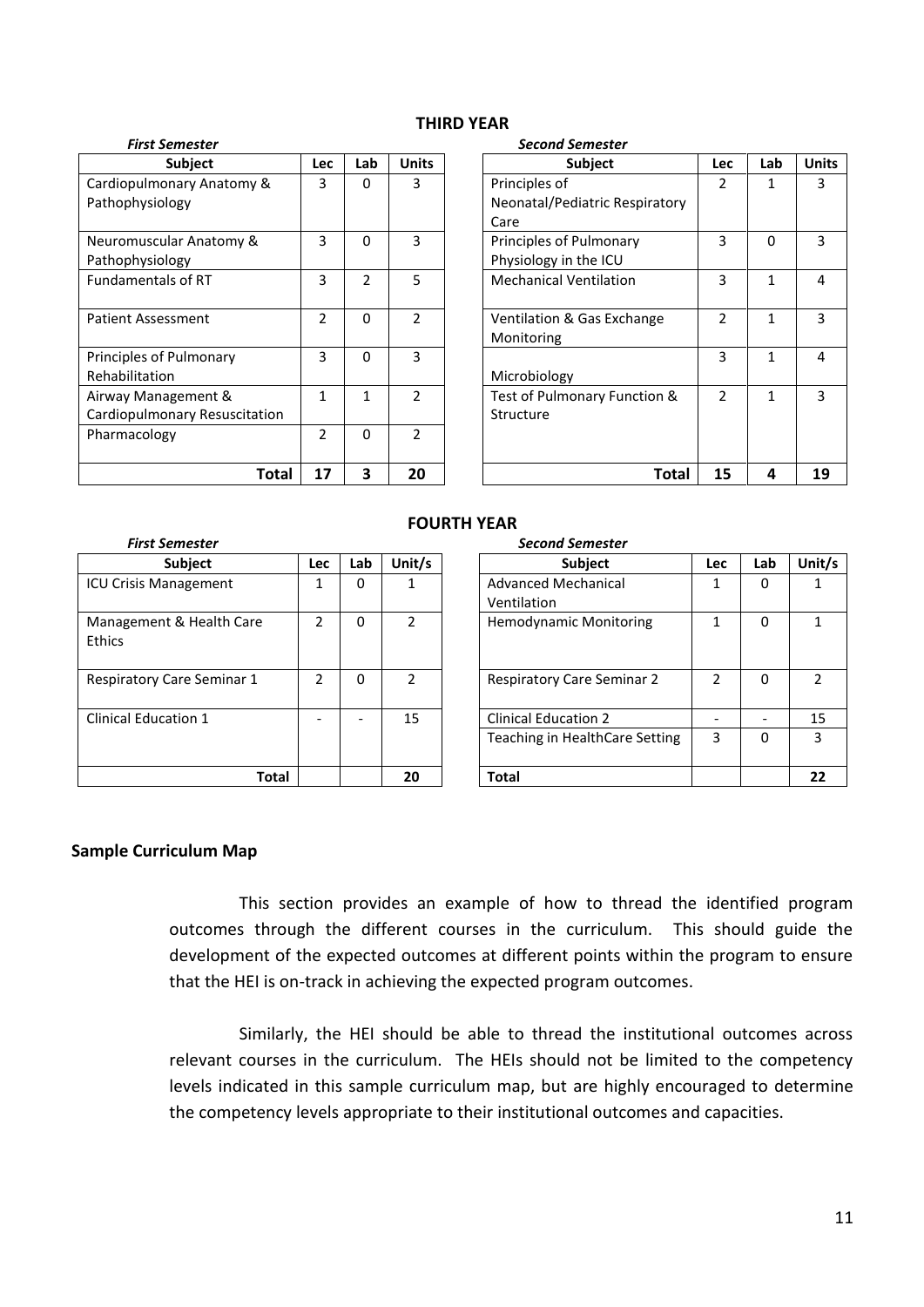# *Key Legends*

- **I** Introduced; Basic concepts/principles
- **P** Practiced: Concepts and skills presented with application
- **D** Demonstrated: Principles/concepts are applied with skill across different clinical setting with minimal supervision

### **Identified Program Outcomes**

- a. Engage in lifelong learning (PQF level 6 descriptor)
- b. Effectively communicate orally and in writing using both English and Filipino
- c. Work effectively and independently in multi-disciplinary and multi-cultural teams. (PQF level 6 descriptor)
- d. Practice professional, social, and ethical responsibilities
- e. Appreciate "Filipino historical and cultural heritage" (based on RA 7722)
- f. Practice basic supervisory skills in the management of the respiratory department
- g. Demonstrate responsible citizenship as an advocate of health wellness
- h. Demonstrate consistent competence in planning and conducting diagnostic,

therapeutic, and supportive respiratory interventions.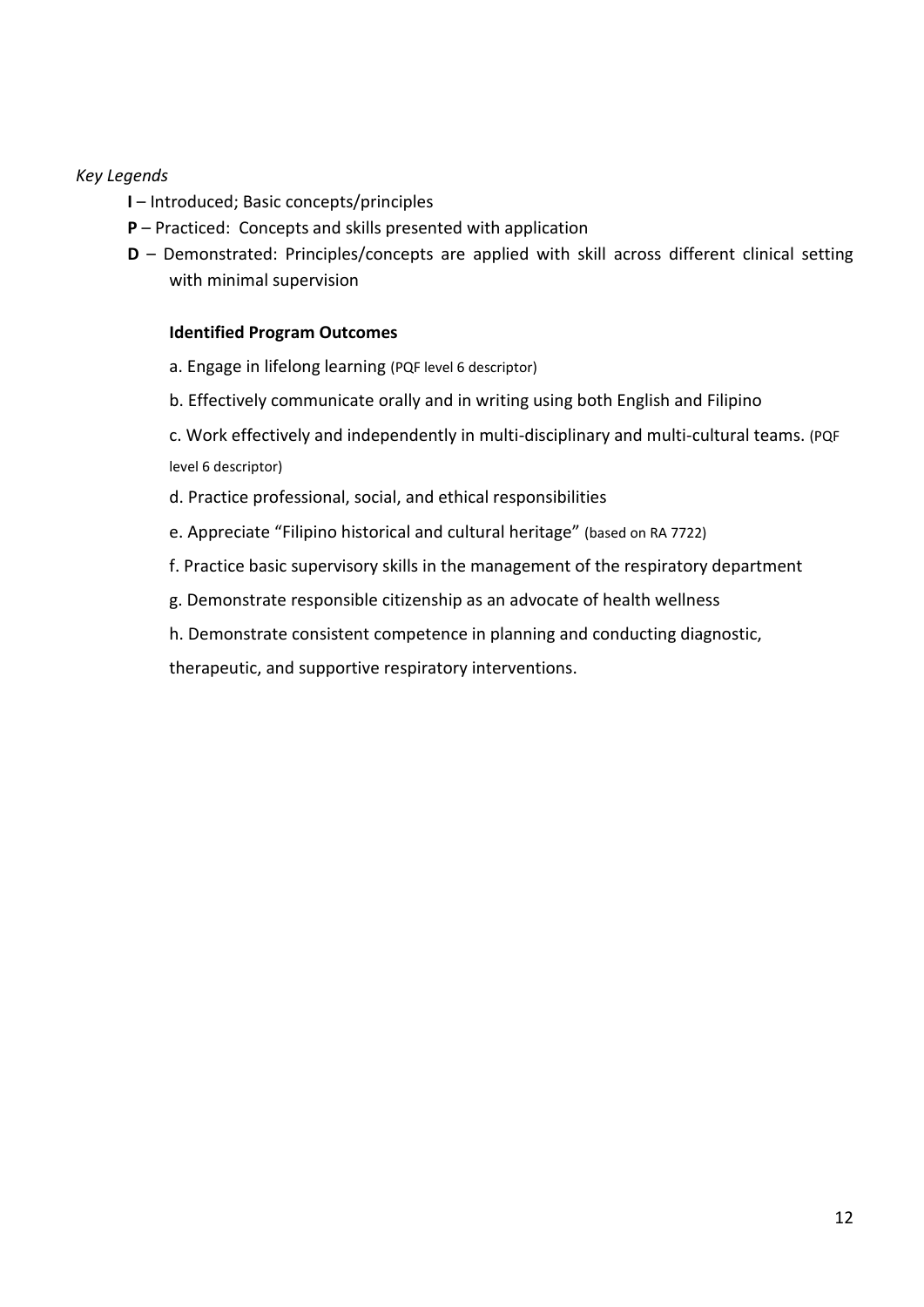# **BSRT Program Curricular Map**

|              |                                                                                                                                    |                        | . <b>.</b>                   |                          |                           |                                          |                       |           |                                           |                     |
|--------------|------------------------------------------------------------------------------------------------------------------------------------|------------------------|------------------------------|--------------------------|---------------------------|------------------------------------------|-----------------------|-----------|-------------------------------------------|---------------------|
|              | <b>Program Outcomes</b><br>(First Year)                                                                                            | $\sim$<br>∞<br>English | $\sim$<br>య<br>⊣<br>Filipino | $\sim$<br>∞<br>⊣<br>Math | Anthropology<br>Sociology | n<br>Natural Science<br>(Zoology) w/ STS | History<br>Philippine | Chemistry | $\sim$<br>∞<br>⊣<br>Education<br>Physical | $\sim$<br>య<br>NSTP |
| a)           | Engage in lifelong learning (PQF level 6 descriptor)                                                                               |                        |                              |                          |                           |                                          |                       |           |                                           |                     |
| b)           | Effectively communicate orally and in writing using both English and<br>Filipino                                                   | I/P                    |                              |                          |                           |                                          |                       |           |                                           |                     |
| $\mathsf{c}$ | Work effectively and independently in multi-disciplinary and multi-<br>cultural teams. (PQF level 6 descriptor)                    |                        |                              |                          |                           |                                          |                       |           |                                           |                     |
| d)           | Practice professional, social, and ethical responsibilities                                                                        |                        |                              |                          |                           |                                          |                       |           |                                           |                     |
| $\epsilon$   | Appreciate "Filipino historical and cultural heritage" (based on RA<br>7722)                                                       |                        |                              |                          |                           |                                          |                       |           |                                           |                     |
| $-f)$        | Practice basic supervisory skills in the management of the respiratory<br>department                                               |                        |                              |                          |                           |                                          |                       |           |                                           |                     |
| g)           | Demonstrate responsible citizenship as an advocate of health<br>wellness                                                           |                        |                              |                          |                           |                                          |                       |           |                                           |                     |
| h)           | Demonstrate consistent competence in planning and conducting<br>diagnostic, therapeutic, and supportive respiratory interventions. |                        |                              |                          |                           |                                          |                       |           |                                           |                     |

Curriculum Map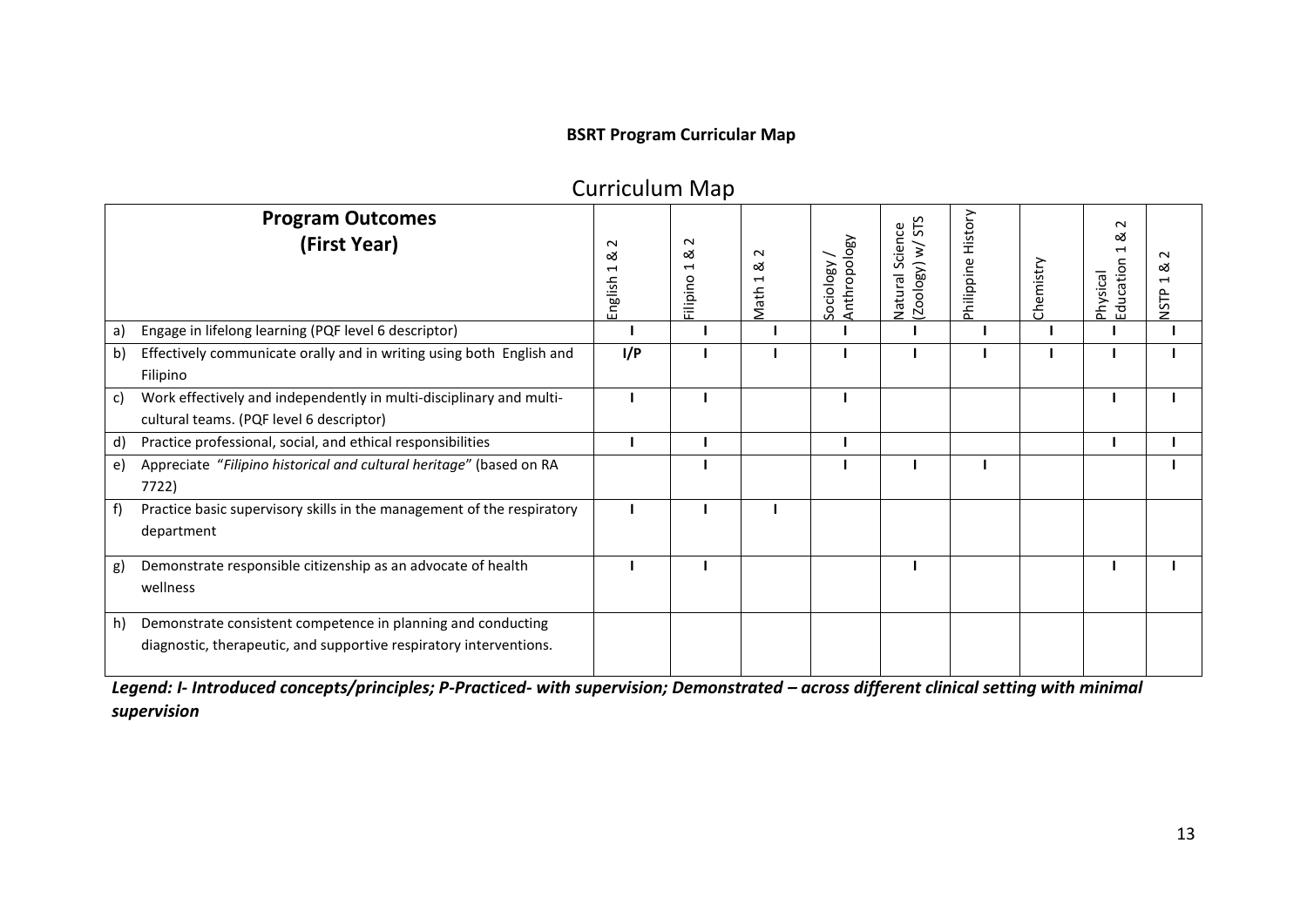|    | <b>Program Outcomes</b><br>(Second Year)                                                                                                 | Basic Statistics | Basic Computer<br>Concepts | Physics | ∞<br>Human Anatomy &<br>Physiology | <b>Land</b><br>Health Eco with<br>Taxation &<br>Reform | Care<br>Health | Biochemistry | Physical Education<br>$\overline{4}$<br>ಡ<br>$\mathsf{m}$ | Political Science | Medical<br>Terminology | of Man<br>Philosophy | Gen Psychology |
|----|------------------------------------------------------------------------------------------------------------------------------------------|------------------|----------------------------|---------|------------------------------------|--------------------------------------------------------|----------------|--------------|-----------------------------------------------------------|-------------------|------------------------|----------------------|----------------|
| a) | Engage in lifelong learning (PQF level 6<br>descriptor)                                                                                  |                  |                            |         |                                    |                                                        |                |              |                                                           |                   |                        | ı                    |                |
| b) | Effectively communicate orally and in<br>writing using both English and Filipino                                                         |                  |                            |         | I/P                                |                                                        | I/P            | J.           |                                                           |                   |                        | ı                    |                |
| c) | Work effectively and independently in<br>multi-disciplinary and multi-cultural teams.<br>(PQF level 6 descriptor)                        |                  |                            |         |                                    |                                                        | I/P            |              |                                                           |                   | H                      | H                    |                |
| d) | Practice professional, social, and ethical<br>responsibilities                                                                           |                  |                            |         |                                    |                                                        | I/P            |              |                                                           |                   |                        |                      |                |
| e) | Appreciate "Filipino historical and cultural<br>heritage" (based on RA 7722)                                                             |                  |                            |         |                                    |                                                        |                |              |                                                           |                   |                        |                      |                |
| f) | Practice basic supervisory skills in the<br>management of the respiratory<br>department                                                  |                  |                            |         |                                    |                                                        |                |              |                                                           |                   |                        |                      |                |
| g) | Demonstrate responsible citizenship as an<br>advocate of health wellness                                                                 |                  |                            |         |                                    |                                                        | I/P            |              | I/P                                                       |                   |                        |                      |                |
| h) | Demonstrate consistent competence in<br>planning and conducting diagnostic,<br>therapeutic, and supportive respiratory<br>interventions. |                  |                            |         |                                    |                                                        | I/P            |              |                                                           |                   |                        |                      |                |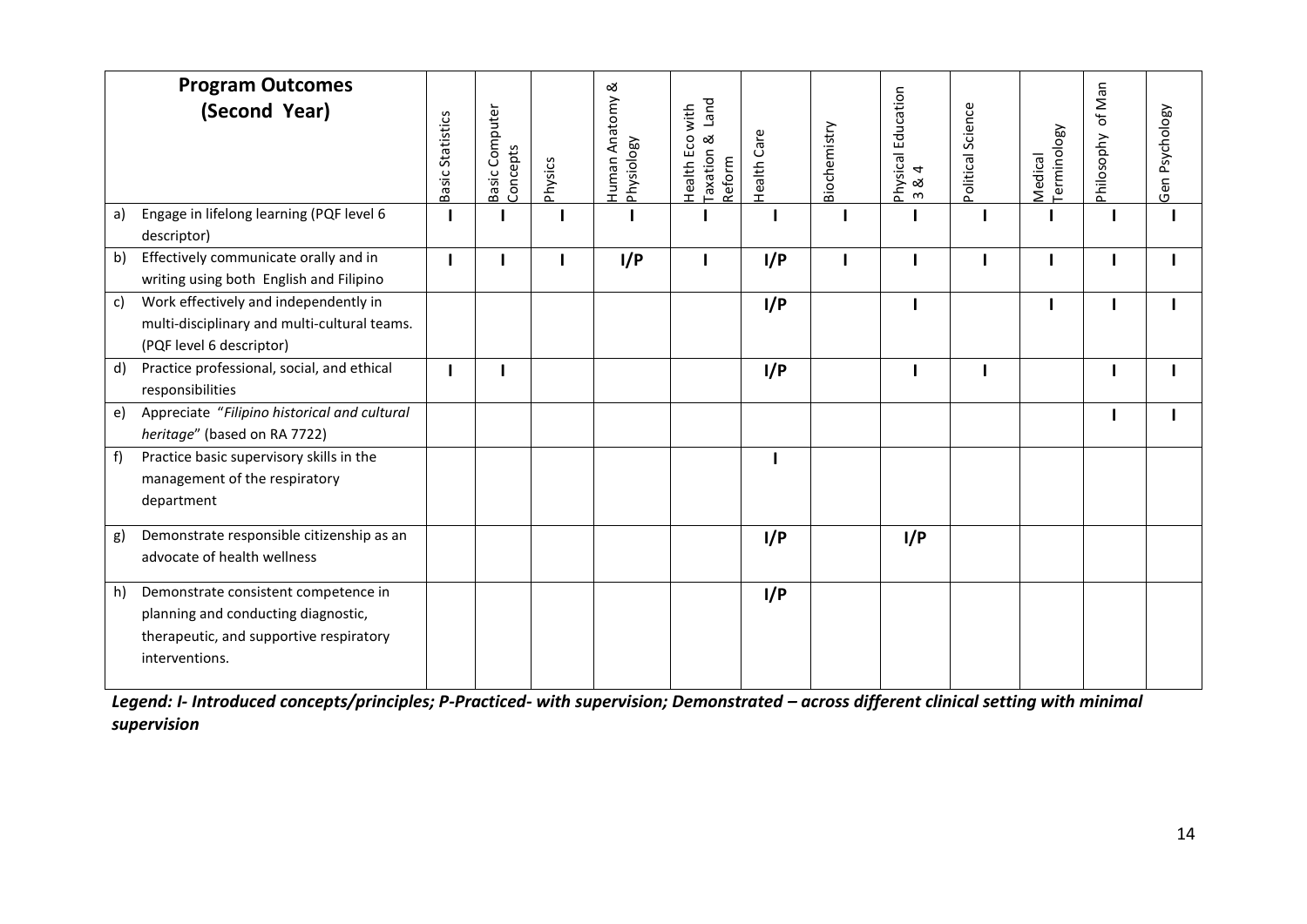|    | Program<br><b>Outcomes</b><br>(Third Year)                                                                                 | Cardio-Pulmonary &<br>Pathophysiology | Neonatal/Pediatric<br>Respiratory Care<br>Principles of | Neuromuscular Anatomy<br>& Pathophysiology | Principles of Pulmonary<br>Physiology in the ICU | Fundamentals of RT | Mechanical Ventilation | Patient Assessment | Exchange Monitoring<br>Ventilation & Gas | Principles of Pulmonary<br>Rehabilitation | Microbiology | Airway Management &<br>Cardiopulmonary<br>Resuscitation | Test of Pulmonary<br>Function & Structure | Pharmacology |
|----|----------------------------------------------------------------------------------------------------------------------------|---------------------------------------|---------------------------------------------------------|--------------------------------------------|--------------------------------------------------|--------------------|------------------------|--------------------|------------------------------------------|-------------------------------------------|--------------|---------------------------------------------------------|-------------------------------------------|--------------|
| a) | Engage in lifelong<br>learning (PQF level 6<br>descriptor)                                                                 |                                       |                                                         |                                            |                                                  |                    |                        |                    |                                          |                                           |              |                                                         |                                           |              |
| b) | Effectively<br>communicate orally<br>and in writing using<br>both English and<br>Filipino                                  |                                       | I/P                                                     |                                            | I/P                                              | I/P                | I/P                    | I/P                | I/P                                      | I/P                                       |              | I/P                                                     | I/P                                       |              |
| c) | Work effectively and<br>independently in<br>multi-disciplinary and<br>multi-cultural teams.<br>(PQF level 6<br>descriptor) |                                       | I/P                                                     |                                            | I/P                                              | I/P                | I/P                    | I/P                | I/P                                      | I/P                                       |              | I/P                                                     | I/P                                       |              |
| d) | Practice professional,<br>social, and ethical<br>responsibilities                                                          |                                       | I/P                                                     |                                            | I/P                                              | I/P                | I/P                    | I/P                | I/P                                      | I/P                                       |              | I/P                                                     | I/P                                       |              |
| e) | Appreciate "Filipino<br>historical and cultural<br>heritage" (based on<br>RA 7722)                                         |                                       |                                                         |                                            |                                                  |                    |                        | I/P                |                                          | I/P                                       |              |                                                         | I/P                                       |              |
| f) | Practice basic<br>supervisory skills in<br>the management of                                                               |                                       |                                                         |                                            |                                                  |                    |                        |                    |                                          | I/P                                       |              |                                                         |                                           |              |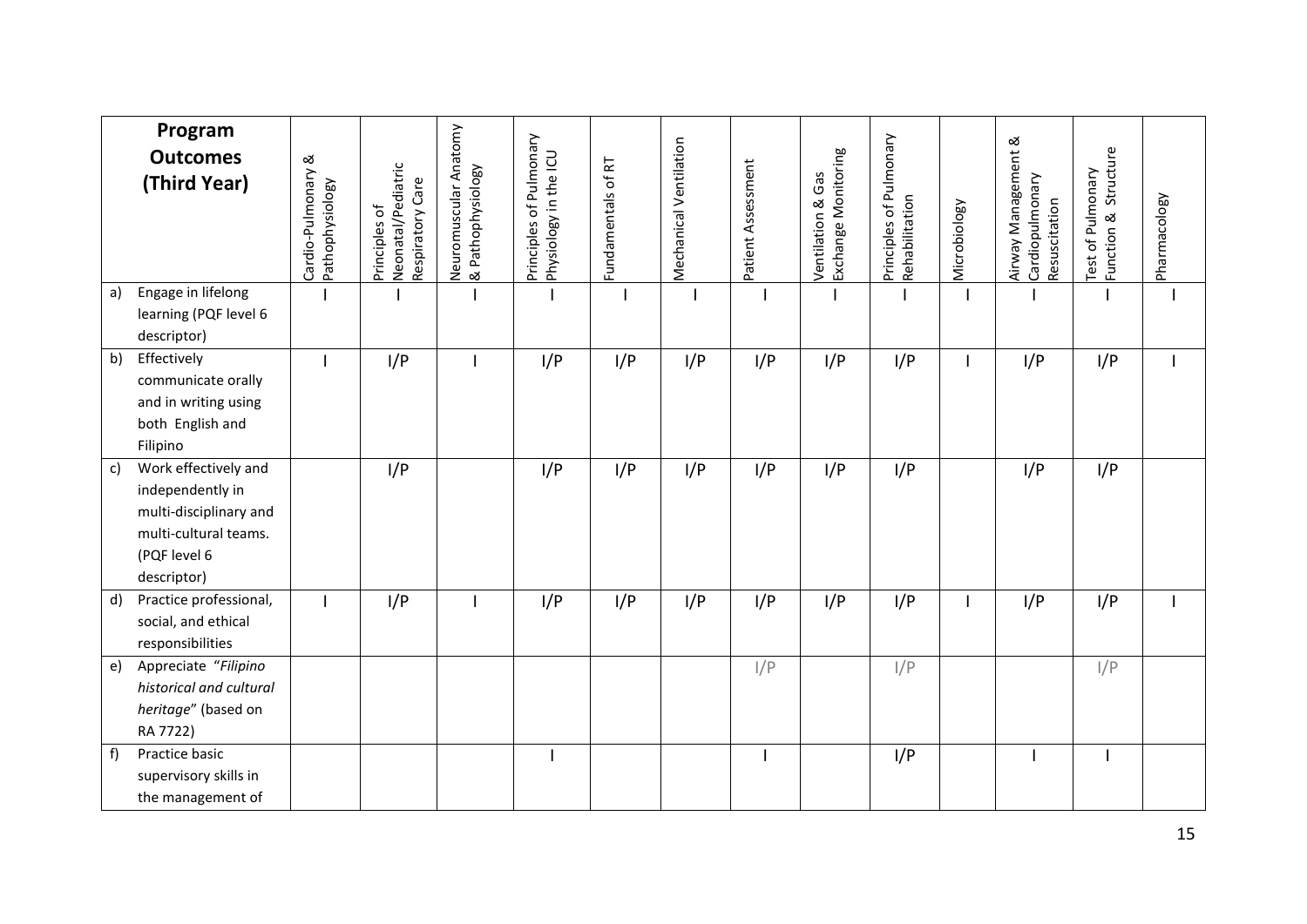| the respiratory<br>department                                                                                                                              |  |  |     |     |     |     |     |     |     |  |
|------------------------------------------------------------------------------------------------------------------------------------------------------------|--|--|-----|-----|-----|-----|-----|-----|-----|--|
| Demonstrate<br>g)<br>responsible citizenship<br>as an advocate of<br>health wellness                                                                       |  |  |     |     |     |     |     |     |     |  |
| h)<br>Demonstrate<br>consistent<br>competence in<br>planning and<br>conducting diagnostic,<br>therapeutic, and<br>supportive respiratory<br>interventions. |  |  | I/P | I/P | I/P | I/P | I/P | I/P | I/P |  |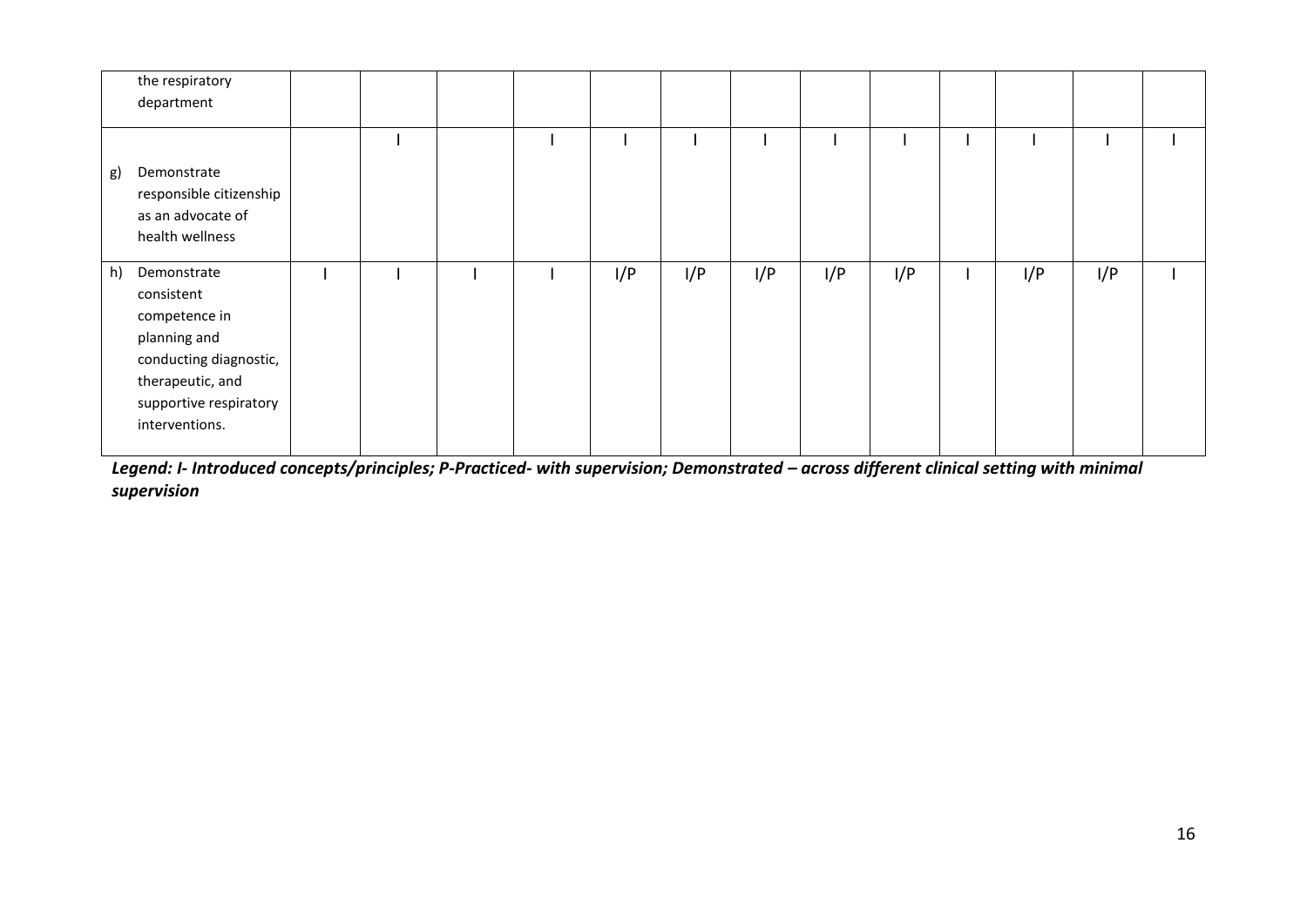|    | <b>Program Outcomes</b><br>(Fourth Year)                                                                                                 | Management<br>CU Crisis | Mechanical<br>Ventilation<br>Advanced | <b>Health Care Ethics</b><br>Management & | Hemodynamic<br>Monitoring | Respiratory Care<br>$\sim$<br>ಹ<br>Seminar <sub>1</sub> | Clinical Education<br>$\sim$<br>ಹ<br>$\overline{ }$ | Health Care Setting<br>Teaching in |
|----|------------------------------------------------------------------------------------------------------------------------------------------|-------------------------|---------------------------------------|-------------------------------------------|---------------------------|---------------------------------------------------------|-----------------------------------------------------|------------------------------------|
| a) | Engage in lifelong learning (PQF level<br>6 descriptor)                                                                                  | P                       | P                                     | P                                         | P                         | P                                                       | P                                                   | P                                  |
| b) | Effectively communicate orally and in<br>writing using both English and<br>Filipino                                                      | D                       | D                                     | D                                         | D                         | D                                                       | D                                                   | D                                  |
| c) | Work effectively and independently in<br>multi-disciplinary and multi-cultural<br>teams. (PQF level 6 descriptor)                        | D                       | D                                     | D                                         | D                         | D                                                       | D                                                   | D                                  |
| d) | Practice professional, social, and<br>ethical responsibilities                                                                           | D                       | D                                     | D                                         | D                         | D                                                       | D                                                   | D                                  |
| e) | Appreciate "Filipino historical and<br>cultural heritage" (based on RA 7722)                                                             |                         |                                       |                                           |                           |                                                         |                                                     |                                    |
| f) | Practice basic supervisory skills in the<br>management of the respiratory<br>department                                                  |                         |                                       | P                                         |                           | P                                                       | D                                                   | P                                  |
| g) | Demonstrate responsible citizenship<br>as an advocate of health wellness                                                                 |                         |                                       | P                                         |                           |                                                         | D                                                   | D                                  |
| h) | Demonstrate consistent competence<br>in planning and conducting<br>diagnostic, therapeutic, and<br>supportive respiratory interventions. | D                       | D                                     | D                                         | D                         | D                                                       | D                                                   | D                                  |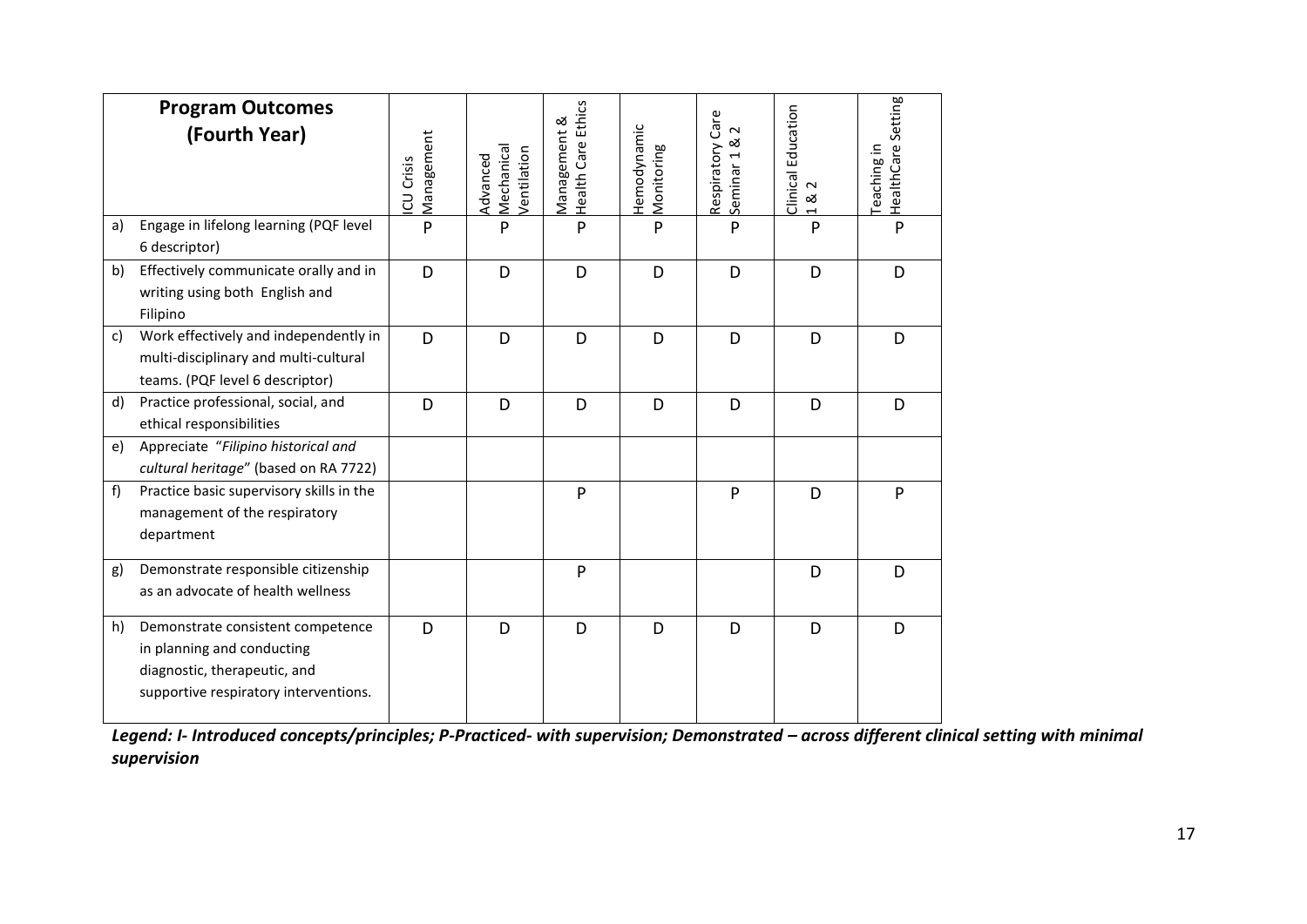# **Sample Syllabi and Curriculum Delivery for Selected Core Course**

#### **Course Name: Pulmonary Rehabilitation**

# **A. Course Description**

The subject deals with rehabilitation techniques and procedures related and l to the practice of Respiratory Care: (a) chest expansion measurements and assessment (b) chest percussion and vibration (c) postural drainage (d) chest mobility exercises (e) diaphragm retraining and breathing exercises and (f) create a respiratory home care plan and follow-up. The roles of a Respiratory Care Practitioners in the elderly and procedures for homecare and nursing homes are also discussed.

## **B. Intended Learning Outcomes**

At the end of the course, the student will be able to:

1. Explain the importance of cardio-pulmonary rehabilitation program patients with chronic cardio-respiratory disorders.

2. Perform proper chest-physiotherapy on a simulated patient.

3. Enumerate and discuss the indications, hazards, and precautionary measures to be observed during chest-physiotherapy.

| <b>Week</b>             | <b>Topic</b>                               | <b>Teaching-Learning Activities</b> | Assessment     |
|-------------------------|--------------------------------------------|-------------------------------------|----------------|
|                         |                                            |                                     | Tasks/Tools    |
| $\mathbf{1}$            | A. Goals of Cardiopulmonary Rehabilitation | Short Video presentation            | Reaction paper |
|                         | <b>B. Historical Perspective</b>           |                                     | using Rubrics  |
| $\overline{2}$          | C. Scientific Bases                        | Lecture                             | Written exam   |
|                         | 1. Physical Reconditioning                 |                                     |                |
|                         | 2. Psychosocial Reconditioning             |                                     |                |
|                         | 3. Physiology of Airway Clearance          |                                     |                |
| $\overline{\mathbf{3}}$ | <b>Pulmonary Rehabilitation Program</b>    | Lecture                             | Written exam;  |
|                         | A. Program Goals and Objectives            |                                     | Essay          |
|                         | <b>B. Benefits and Potential Hazards</b>   |                                     |                |
| 4                       | C. Patient Evaluation and Selection        | Lecture                             | Written exam;  |
|                         | D. Program Design                          | Case Study                          | Essay          |
| 5                       | E. Program Implementation                  | Case Study                          | Written exam;  |
|                         | F. Program Results                         |                                     | Essay          |
| 6                       | <b>PRELIM</b>                              |                                     | Written exam;  |
|                         |                                            |                                     | Essay          |
| $\overline{7}$          | <b>Chest Physiotherapy</b>                 | Demonstration                       | Lab exercise   |
|                         | A. Initial Evaluation of the Patient       | Return demo                         | <b>Rubrics</b> |
|                         | <b>B. Chest Percussion and Vibration</b>   |                                     |                |
|                         | C. Postural Drainage                       |                                     |                |
| 8                       | D. Chest Mobility Exercises                | Demonstration                       | Lab exercise   |
|                         |                                            | Return demo                         | <b>Rubrics</b> |